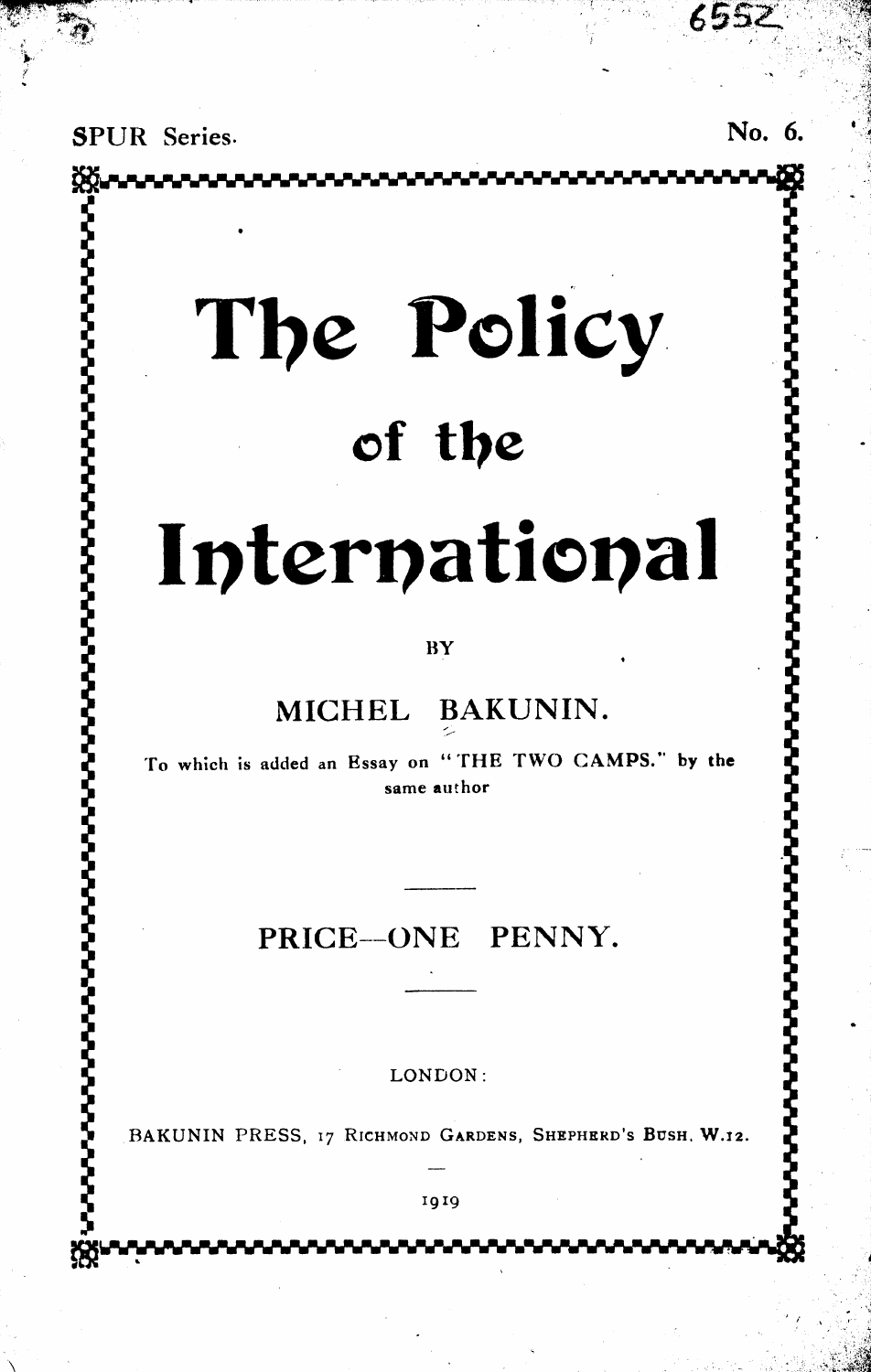## The Policy of the International.

[The Policy was published in Egalite in 1869. It was translated by K. L. from a German version, in 1911, and was published in the Herald of Revolt, for October of that year under the title . of " The Issue." It is now republished under its original title. Ed.]

"  $U\phi$  to now we believed," says a reactionary paper, "that the political and religious opinions of a man depended upon the fact of his being a member of the International or not."

At first sight, one might think that this papef was correct in its altered opinion. For the International does not ask any new member if he is of a religious or atheistic turn of mind. She does not ask if he belongs to this or that or no political party. She simply says: Are you a worker? If not, do you feel the necessity of devoting yourself wholly to the interests of the working class, and of avoiding all movements that are opposed to it? Do you feel at one with the workers ? And have you the strength in you that is requisite if you would be loyal to their cause ? Are you aware that the workers—who create all wealth, who have made civilization and fought for liberty—are doomed to live in misery, ignorance, and slavery ? Do you understand that the main root of all the evils that the workers experience, is poverty? And that poverty—which is the common lot of the workers in all parts of the world—is a consequence of the present economic organisation of society, and especially of the enslavement of labour—*i.e.* the proletariat—under the yoke of capitalism—*i.e* the bourgeoisie?

Do you know that between the proletariat and the bourgeoisie there exists a deadly antagonism which is the logical consequence of the economic positions of the two classes? Do you know that the wealth of the bourgeoisie is incompatible with the comfort and liberty of the workers, because their excessive wealth is, and can only be, built upon the robbing and enslavement of the workers? Do you understand that, for the same reason, the prosperity and dignity of the labouring masses inevitably demands the entire abolition of the bourgeoisie ? Do you realise that no single worker, however intelligent and energetic he may be, can fight successfully against the excellently organised forces of the bourgeoisie—<sup>a</sup> force which is upheld mainly by the organisation of the State—all States?

Do you not see that, in order to become <sup>a</sup> power, you must unite not with the bourgeoisie, which would be a folly and a crime, since all the bourgeoisie, so far as they belong to their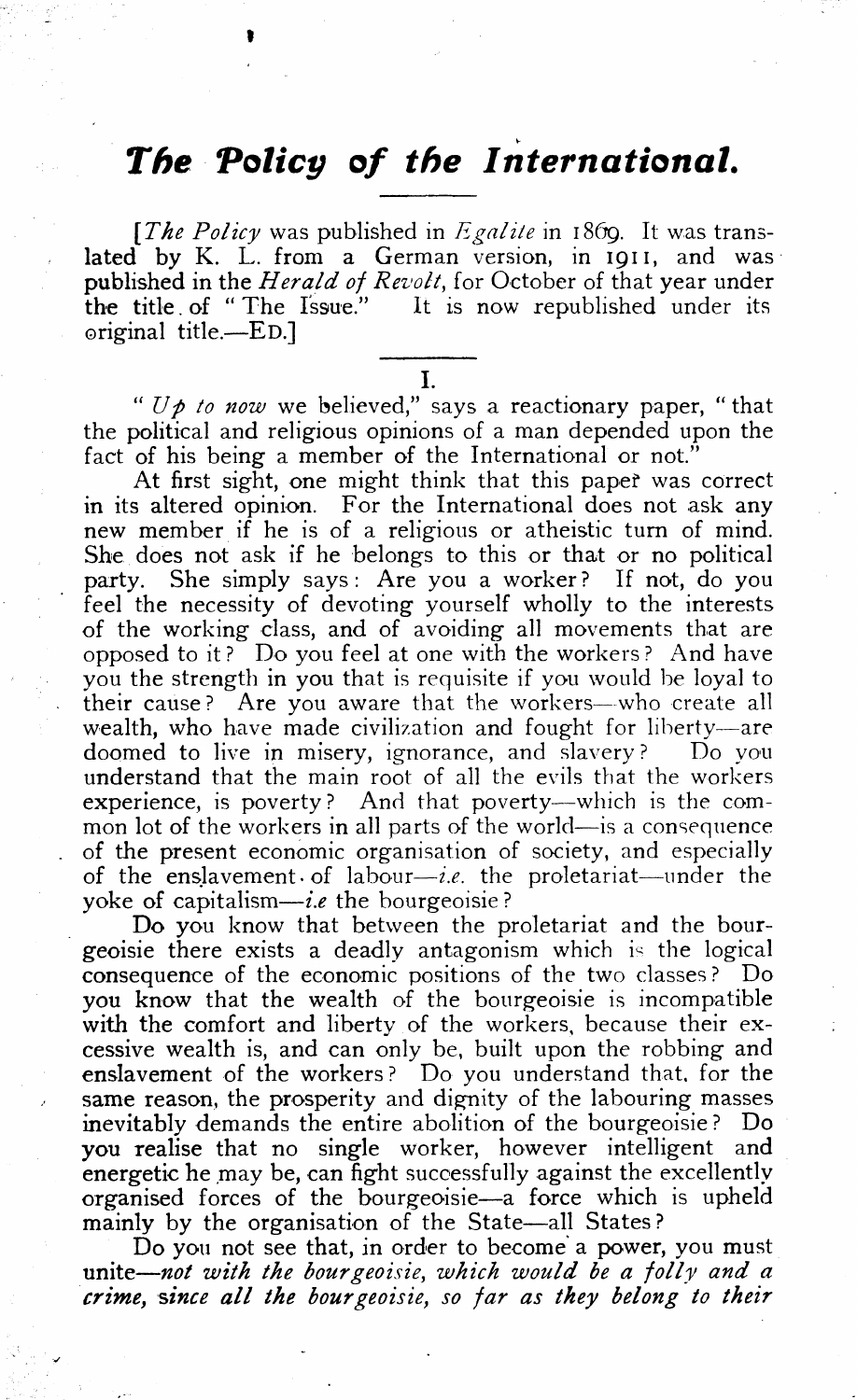class, are our deadly enemies? Nor with such workers as have deserted their own cause and have lowered themselves to beg for the benevolence of the governing class? But with honest men, who are moving, in all sincerity, towards the same goal as you? Do you understand that, against the powerful combinations formed by the privileged classes, the capitalists or possessors of the means and instruments of production and distri bution, and all the states on earth—<sup>a</sup> local or national association—even if it belonged to one of the biggest countries in Europe—can never triumph? Do you not realise that, in order to fight and to vanquish this Capitalist combination, nothing less than an amalgamation of all local and national labour associations—*i.e*. The International Association of the Workers of all Lands—is required?

If you know and comprehend all this, come into our camp whatever else your political or religious convictions are. if you are at one with us, and so long as you are at one with us, you will wish to pledge the whole of your being, by your every action as well as by your words, to the common cause, as a spontaneous and whole-hearted expression of that fervour of loyalty that will inevitably take possession of you. You will have to promise :

- $(i)$  To subordinate your personal and even your family interest, as well as political and religious bias and would-be activities, to the highest interest of our association, namely the struggle of Labour against Capital, the economic fight of the Proletariat against the Bourgeoisie.
- $(2)$  Never, in your personal interests, to compromise with the bourgeoisie.
- (3) Never to attempt to secure a position above your fel low workers, whereby you would become at once a bourgeois and an enemy of the proletariat : for the only difference between capitalists and workers is this : the former seek their welfare outside, and at the expense of, the welfare of the community whilst the welfare of the latter is dependent on the solidarity of those who are robbed on the industrial held.
- (4) To remain ever and always loyal to this principle of the solidarity of labour : for the smallest betrayal of this principle, the slightest deviation from this soli darity, is, in the eyes of the International, the greatest crime and shame with which a worker can soil himself.

11.

The founders of the International acted wisely in refusing to make philosophic or political principles the basis of . their association, and preferring to have the exclusively economic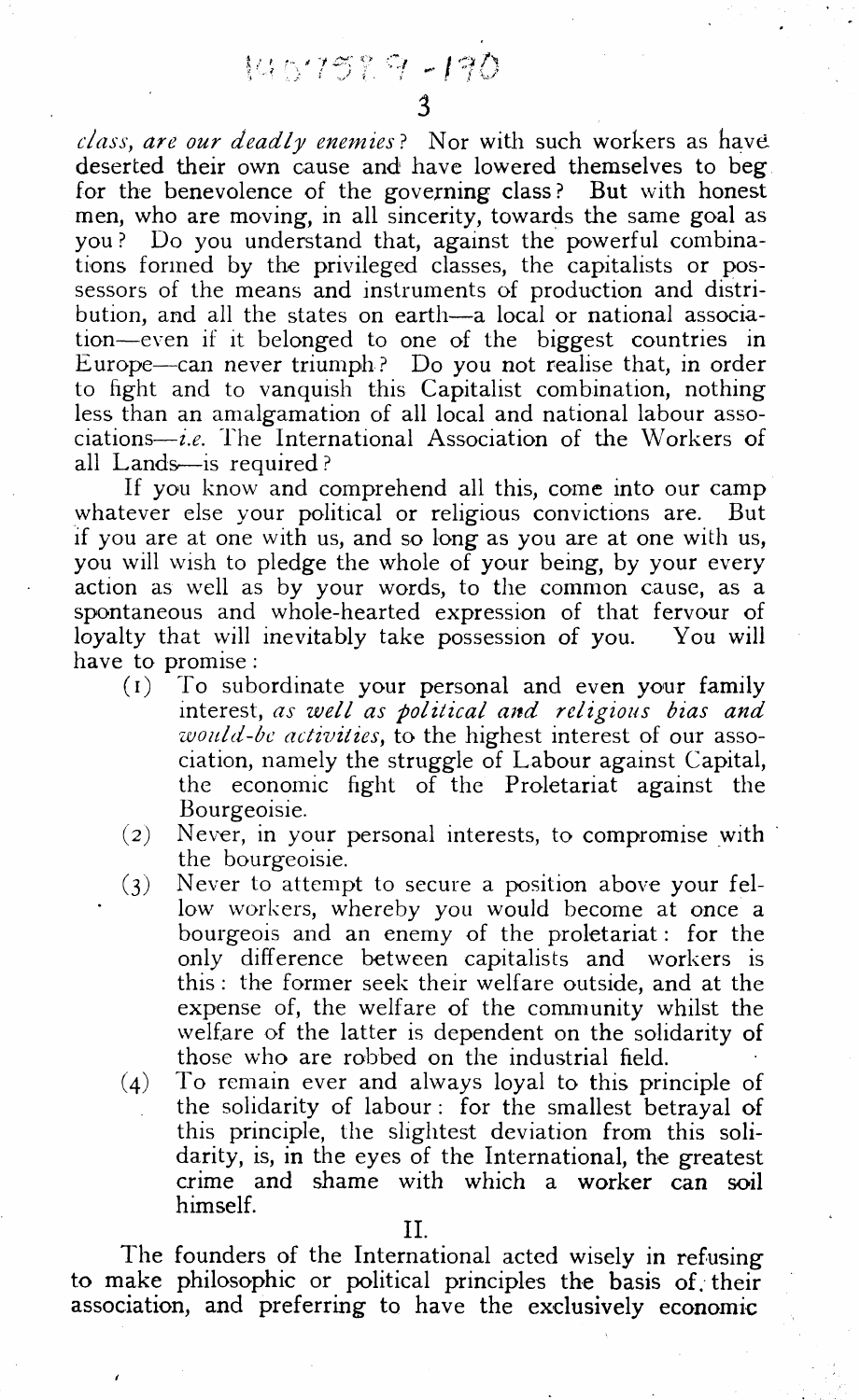struggle of Labour against Capital as the sole foundation. They were convinced that the moment a worker realised the classstruggle, the moment he—trusting to his right and the numerical strength of his class—enters the arena against capitalist robbery: that very moment, the force of circumstances and the evolution of the struggle, will oblige him to recognise all the political, socialistic, and philosophic principles of the Inter national. These principles are nothing more or less than the real expressions of the aims and objects of the working-class. The necessary and inevitable conclusion of these aims, their one underlying and supreme purpose, isthe abohtion—from the political as well as from the social viewpoint—of :—<br>(1) The class-divisions existent in society, est

- The class-divisions existent in society, especially of those divisions imposed on society by, and in, the economic interests of the bourgeoisie.
- (2) All Territorial States, Political Fatherlands, and Nations, and on the top of the historic ruins of this old world order, the establishment of the great inter national federation of all local and national pro ductive groups.

From the philosophic point of view, the aims of the International are nothing less than the reahsation of the eternal ideals of humanity, the welfare of man, the reign of equality, justice, and liberty on earth, making unnecessary all belief in heaven and all hopes for a better hereafter.

The great mass of the workers, crushed by their daily toil, live in ignorance and misery. Whatever the political and religious prejudices that have been forced into their heads may be, this mass is unconsciously Socialistic : instinctively, and, -through the pinch of hunger and their position, more earnestly and truly Socialistic than all the " scientific " and " bourgeois Socialists " put together. They (the mass) are Socialists through all the circumstances of their material existence, whereas the latter (the " bourgeois Socialists ") are only Socialistic through the circumstances of reasoning ; and, in reality, the necessities of life have a greater influence over those of pure reasoning, because reasoning (or thought) is only the reflex of the continually developing life-force and not its basis.

The workers do not lack reality, the real longing for Socialist endeavour, but only the Socialist idea. Every worker, from the bottom of his heart, is longing for a really human existence, *i.e.*, material comfort and mental development founded on justice, *i.e.*, equality and liberty for each and every man in work. This cannot be realised in the existing political and social organisation, which is founded on injustice and barefaced robbery of the labouring masses. Consequently, every reflective worker becomes a revolutionary Socialist, since he is forced to realise that his emancipation can only be accomplished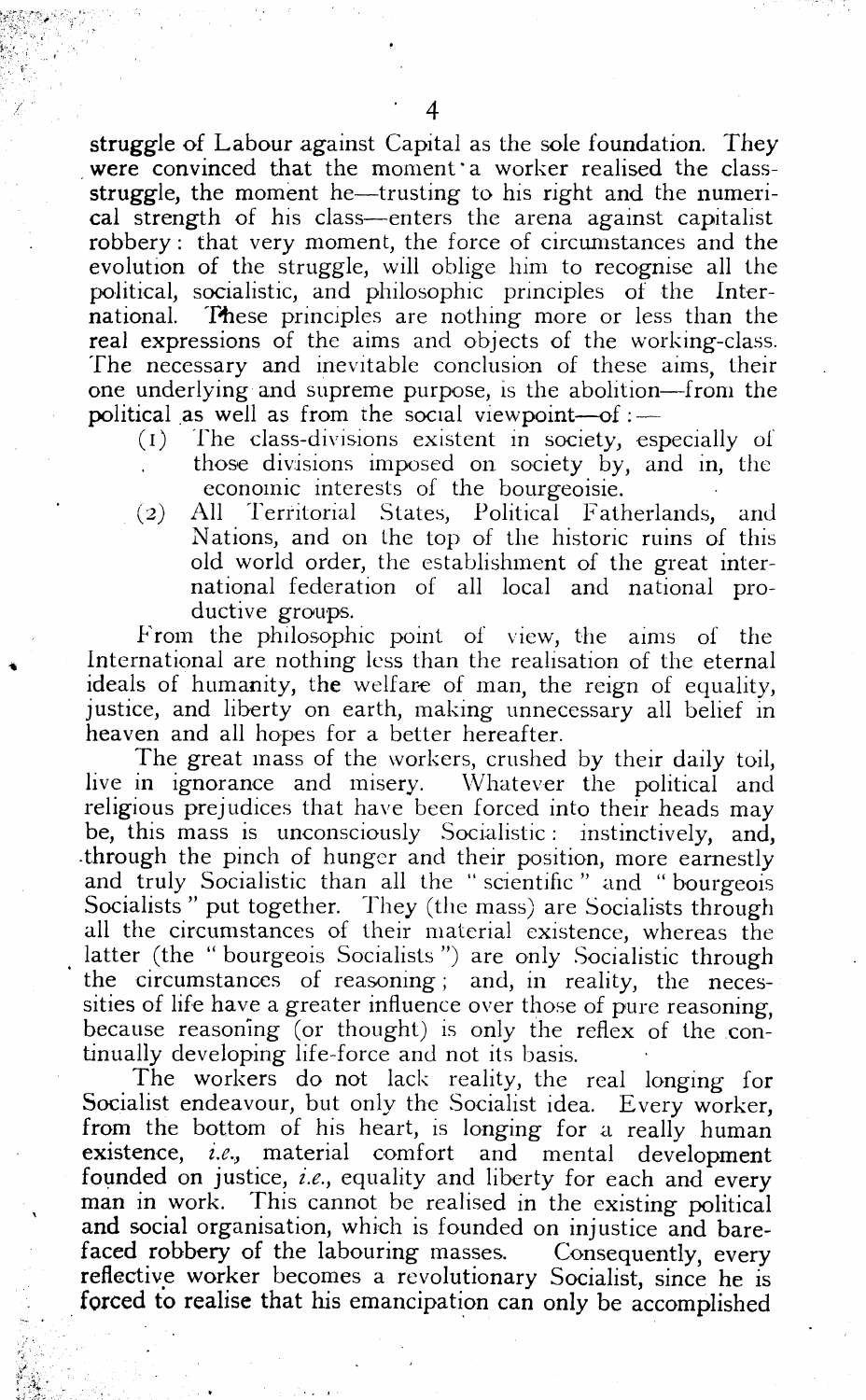by the complete overthrow of present-day society. Either this organisation of injustice with its entire machine of oppressive laws and privileged institutions, must disappear, or else the proletariat is condemned to eternal slavery.

This is the quintessence of the Socialist idea, whose germs can be found in die instinct of every serious thinking worker. Our object, therefore, is to make him conscious of what he wants, to awaken in him a clear idea that corresponds to his instincts: for the moment the class consciousness of the proletariat has lifted itself up to the level of their instinctive feeling, their in tention will have developed into determination, and their power Will be irresistible.

What prevents the quicker development of this idea of salvation amongst the Proletariat? Its ignorance; and, to a great extent, the political and religious prejudices with which the governing class are trying to befog the consciousness and the natural intelligence of the people. How can you disperse this ignorance and destroy these strange prejudices? "The liberation of the Proletariat must be the work of the Proletariat itself," says the preface to our general statute (The International). And it is a thousand times true! This is the main foundation of our great association. But the working class is still very But the working class is still very ignorant. It lacks completely every theory. There is only one way out therefore, namely—*Proletarian liberation through* action. And what will this action be that will bring the masses to Socialism ? It is the economic struggle of the Proletariat against the governing class carried out in solidarity. It is the Industrial Organisation of the workers of the world.

### The Two Camps.

 $-$  : o  $\cdot$  -

[The Two Camps, which is here included, was translated by " Crastinus " from Bakunin's preface to his pamphlet refuting Mazini's theisic idealism. This work was published in the year <sup>1</sup> 87 1. At this time Italy witnessed the breakmg-up of the workers' associations, guided by the patriotic spirit, and saw the spreading, of the ideals of International Socialism, as well as the conflict between the capitalist and the working class conceptions of life. After nearly fifty years, the vibrating audacity of Bakunin's thoughts, their penetrating inwardness, their generosity are as alive as ever.—ED.

You taunt us with disbelieving in God. We charge you with believing in him. We do not condemn you for this. We do not even indict you. We pity you. For the time of illusions is past. We cannot be deceived any longer.

Whom do we find under God's banner? Emperors, kings,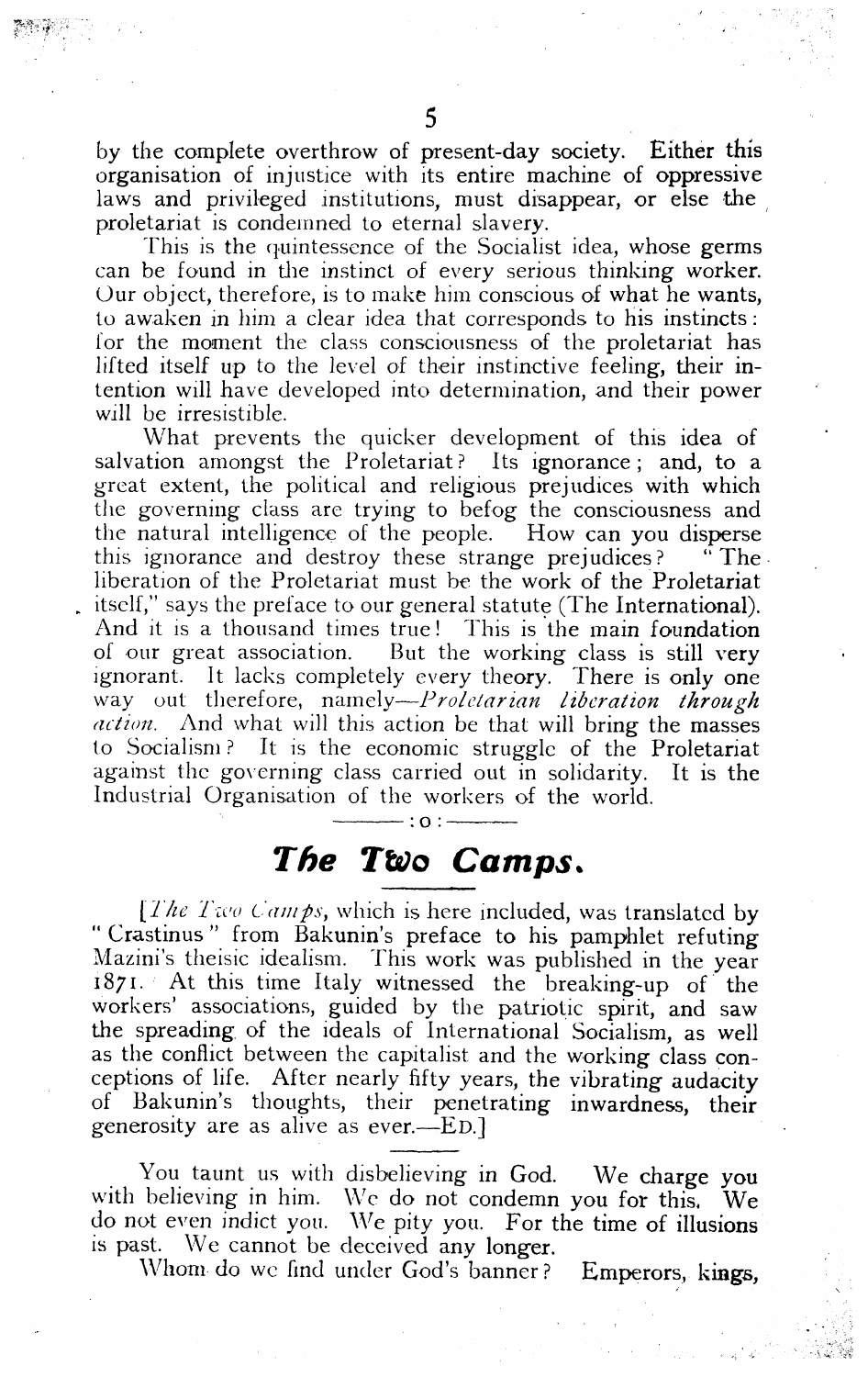the official and the officious world ; our lords and our nobles all the privileged persons of Europe whose names are recorded in the *Almanac de Gotha*; all the guinea pigs of the industrial, commercial and banking world ; the patented professors of our universities ; the civil service servants ; the low and high police officers ; the gendarmes ; the gaolers ; the headsmen or hangmen ; not forgetting the priests, who are now the black police enslaving our souls to the State ; the glorious generals, defenders of the public order ; and lastly, the writers of the reptile Press.

This is God's army!

Whom do we find in the camp opposite? The army of revolt; the audacious deniers of God and repudiators of all divme and authoritarian principles ! Those who are therefore, the believers in humanity, the asserters of human liberty.

You reproach us with being Atheists. We do not complain<br>of this. We have no apology to offer. We admit we are. We have no apology to offer. We admit we are. With what' pride is allowed to frail individuals—who, like pass ing waves, rise only to disappear, again in the universal ocean of the collective life—we pride ourselves on being Atheists. Atheism is Truth—or, rather, the real basis of all Truths.<br>We do not stoop to consider practical consequences. We

We do not stoop to consider practical consequences.<br>want Truth above everything.  $Truth$  for all!

We believe in spite of all the apparent contradictions—in spite of the wavering political wisdom of the Parliamentarians —and of the scepticism of the times—that truth only can make for the practical happiness of the people. This is our first article of faith.

It appears as if you were not satisfied in recording our Atheism. You jump to the conclusion that we can have neither love nor respect for mankind, inferring that all those great ideas or emotions which, in all ages, have set hearts throbbing are dead letters to us. Trailing at hazard our miserable existencescrawling, rather than walking, as you wish to imagine us—you assume that we cannot know of other feelings than the satis faction of our coarse and sensual desires.

Do you want to know to what an extent we love the beautiful things that you revere? Know then that we love them so much that we are both angry and tired at seeing them hanging, out of reach, from your idealistic sky. We sorrow to see them stolen from our mother earth, transmuted into symbols without life, or into distant promises never to be realised. No longer are we satisfied with the fiction of things. We want them in their full reality. This is our second article of faith.

By hurling at us the epithet of materialists, you believe you have driven us to the wall. But you are greatly mistaken.<br>Do you know the origin of your error?

What you and we call *matter* are two things totally different. Your *matter* is a fiction. In this it resembles your God, your

and the process of the contract of the contract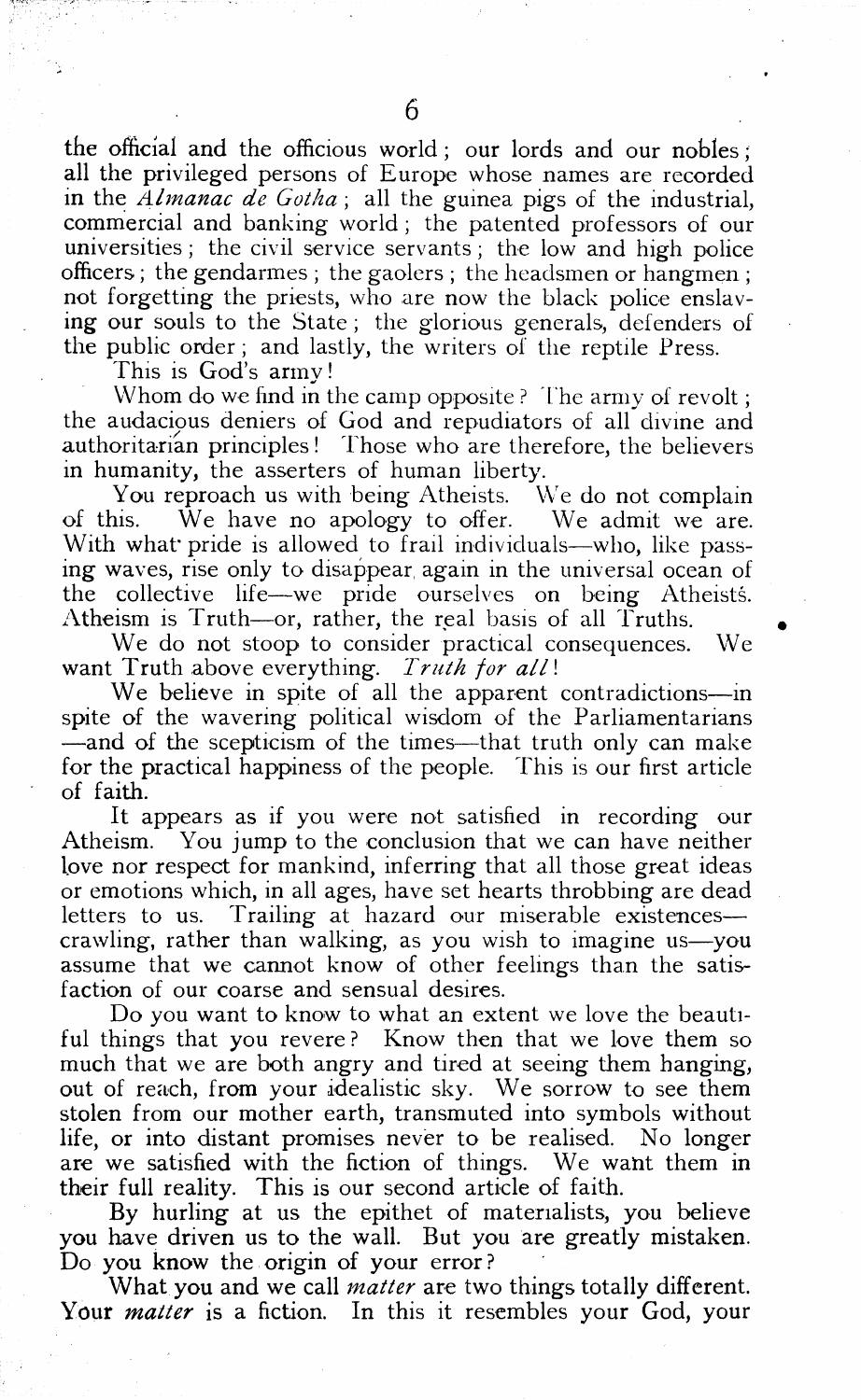Satan, and your immortal soul. Your matter is nothing beyond coarse lowness, brutal lifelessness. It is an impossible entity, as impossible as your pure spirit—" *immaterial*," " *absolute"* !

The first thinkers of mankind were necessarily theologians and metaphysicians. Our earthly mind is so constituted that it begins to rise slowly—through a maze of ignorance—by errors and mistakes—to the possession of a minute parcel of Truth. This fact does not recommend " the glorious conditions of the past." But our theologians and metaphysicians, owing to their ignorance, took all that to them appeared to constitute power, movement, life, intelligence ; and, by a sweeping generalisation, called it,  $\frac{s}{\psi}$  is To the lifeless and shapeless residue they thought remained after such preliminary selection—unconsciously evolved from the whole world of reality—they gave the name of matter! They were then surprised to see that this  $matter$ -which, like their spirit existed only in their imagination—appeared to be so lifeless and stupid when compared to their god, the eternal  $\frac{\rho}{\rho}$  To be candid, we do not know this God. We do not recognise this matter.

By the words *matter* and *material*, we understand the totality of things, the whole gradation of phenomenal reality as we know it, from the most simple inorganic bodies to the complex functions of the mind of a man of genius; the most beautiful sentiments, the highest thoughts ; the most heroic deeds ; the actions of sacrifice and devotion ; the duties and the rights, the abnegation and the egoism of our social life. The manifestations of organic life, the properties and qualities of simple bodies electricity, light, heat, and molecular attraction, are all to our mind but so many different evolutions of that totality of things that we call *matter*. These evolutions are characterised by a close solidarity, a unity of motive power.

We do not look upon this totality of being and of forms as an eternal and absolute substance, as Pantheists do. But we look upon it as the result, always changed and always changing, of a variety of actions and reactions, and of the continiuous working of real beings that are born and live in its very midst. Against the creed of the theologians <sup>T</sup> set these propositions : —

1. That if there were a God who created it the world could never have existed.

2. That if God were, or ever had been, the ruler of nature, natural, physical, and social law could never have existed. It would have presented a spectacle of complete chaos. Ruled from above, downwards, it would have resembled the calculated and designed disorder of the political State.

3. That moral law is a moral, logical, and real law, only in so far as it emanates from the needs of human society.

That the idea of God is not necessary to the existence and working of the moral law. Far from this, it is a disturbing and socially demoralising factor.

the control of the control of the control of the control of the control of